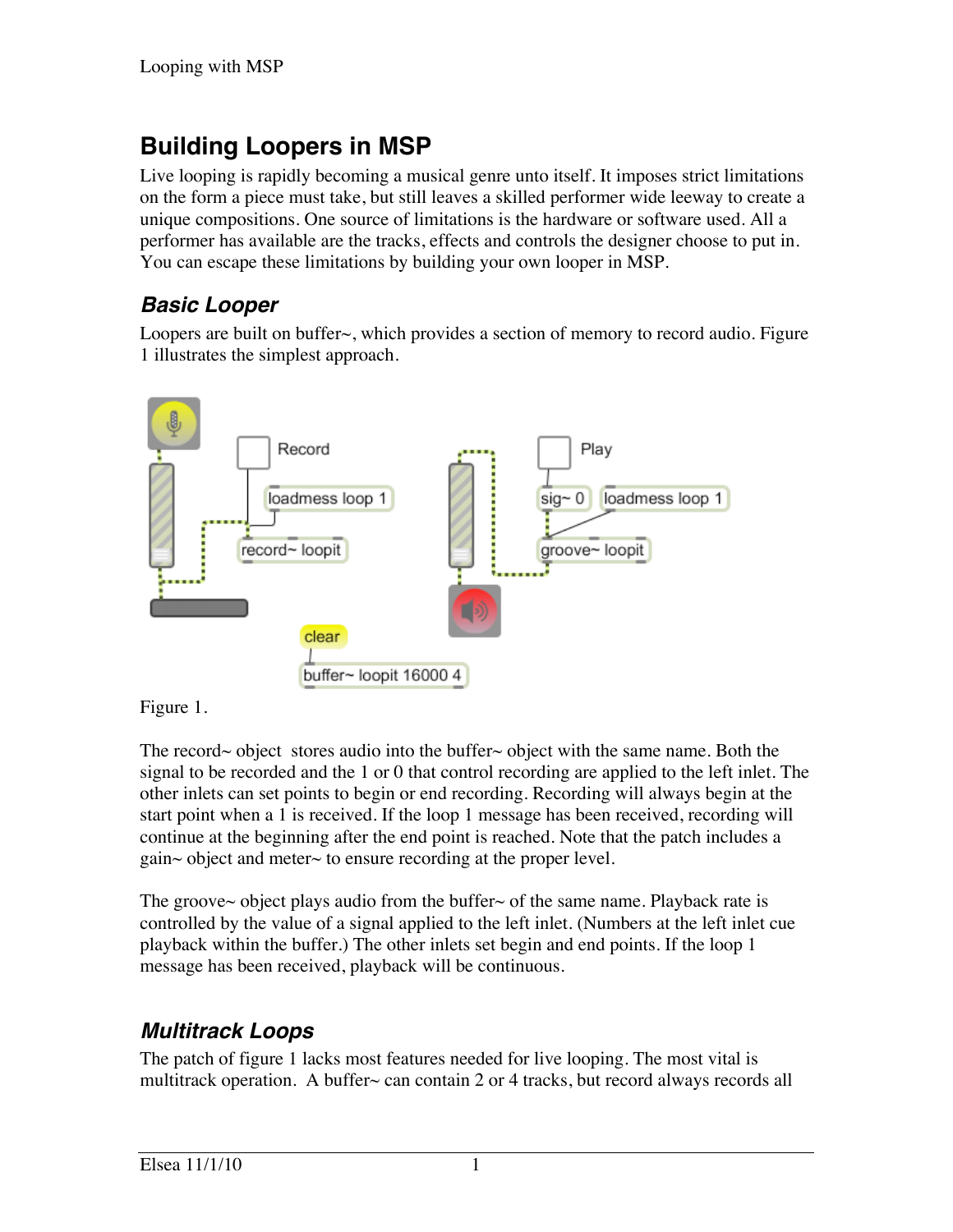or nothing. We need the ability to record into individual tracks and play those tracks in tight synchronization.

The first step is to get groove $\sim$  to control playback of two buffers $\sim$ . We might assume that if we just sent the same commands to two grooves with the same sized buffers, everything would work out, but when we try, the two eventually go out of sync. To guarantee togetherness, we use the sync output of groove~ to control a play~ object.



#### Figure 2

The right outlet produces a signal that varies with the playback position in the buffer. The range of this is 0.0 to 1.0, regardless of the size of the buffer. That signal is multiplied by the length of the loop (in ms) and sent to the play~ object linked to the other buffer. Now the two buffers will play together. Notice the end of the groove loop is set by a message sent to receive length. We shall see the source of this message soon.

The next step is to record to the buffers. Figure 3 shows the basic principle. You can change the target of a record~ object with the set message. Clicking the loopA or loopB message will choose the desired buffer to record. The length value must be reentered whenever the buffer is changed. This is managed by the trigger (t) object, which sends a bang after passing the name of the new buffer.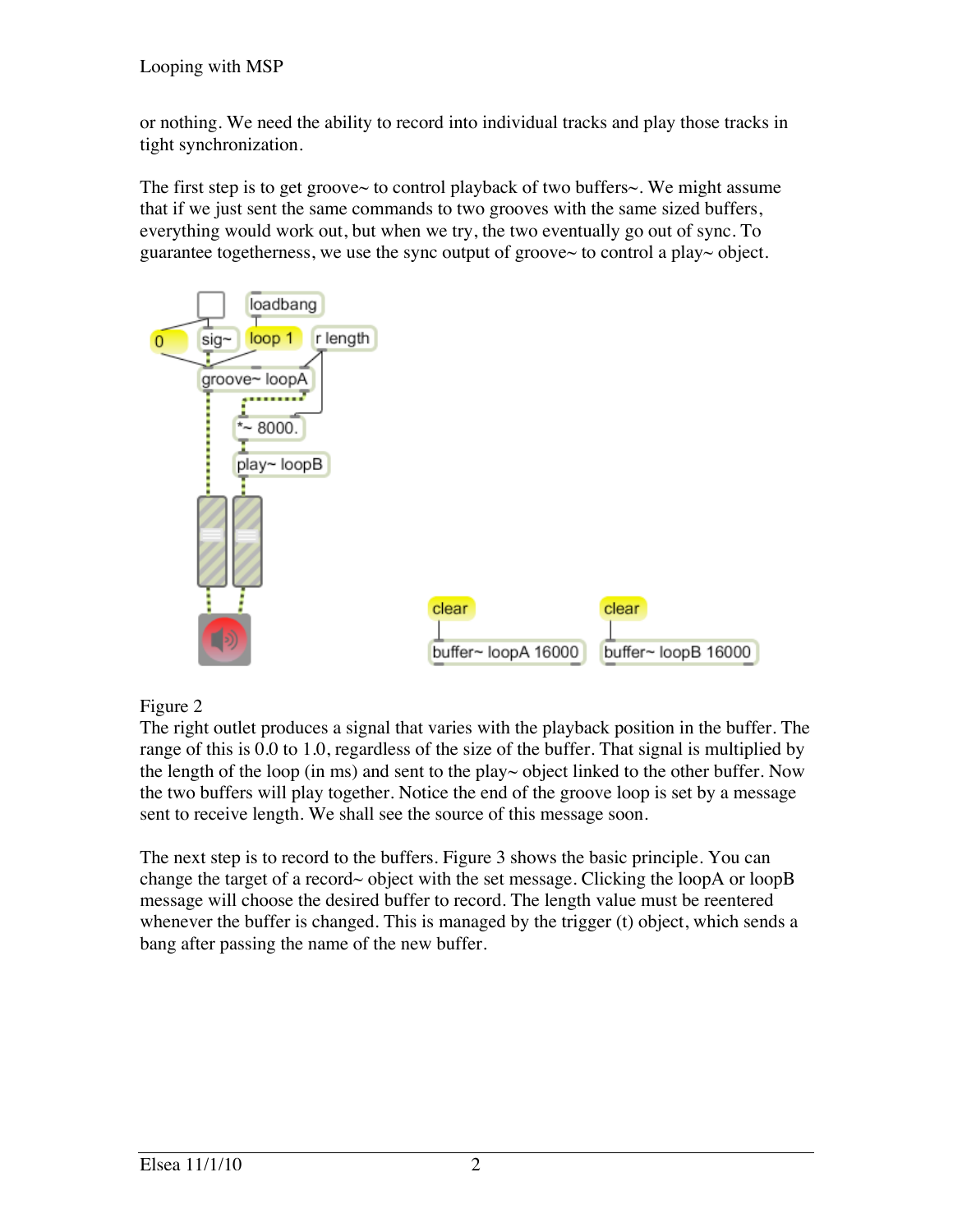

Figure 3.

This approach works, but is very hard to use. The problem lies in the way record behaves-- it always begins recording at the start of the buffer and stops at the end<sup>1</sup>. Getting a clean start to a recording is awkward at best. Further, playback with groove $\sim$  is entirely independent. If you are trying to match something that is already recorded, there must be a synchronization mechanism.

Clean starts are much easier if there is a metronome to follow, especially if the metronome provides a precount. Figure 4 adds a metronome to the patch.



<sup>|&</sup>lt;br>|<br>|  $<sup>1</sup>$  This behavior can be changed with the loop or append modes, but other problems turn</sup> up.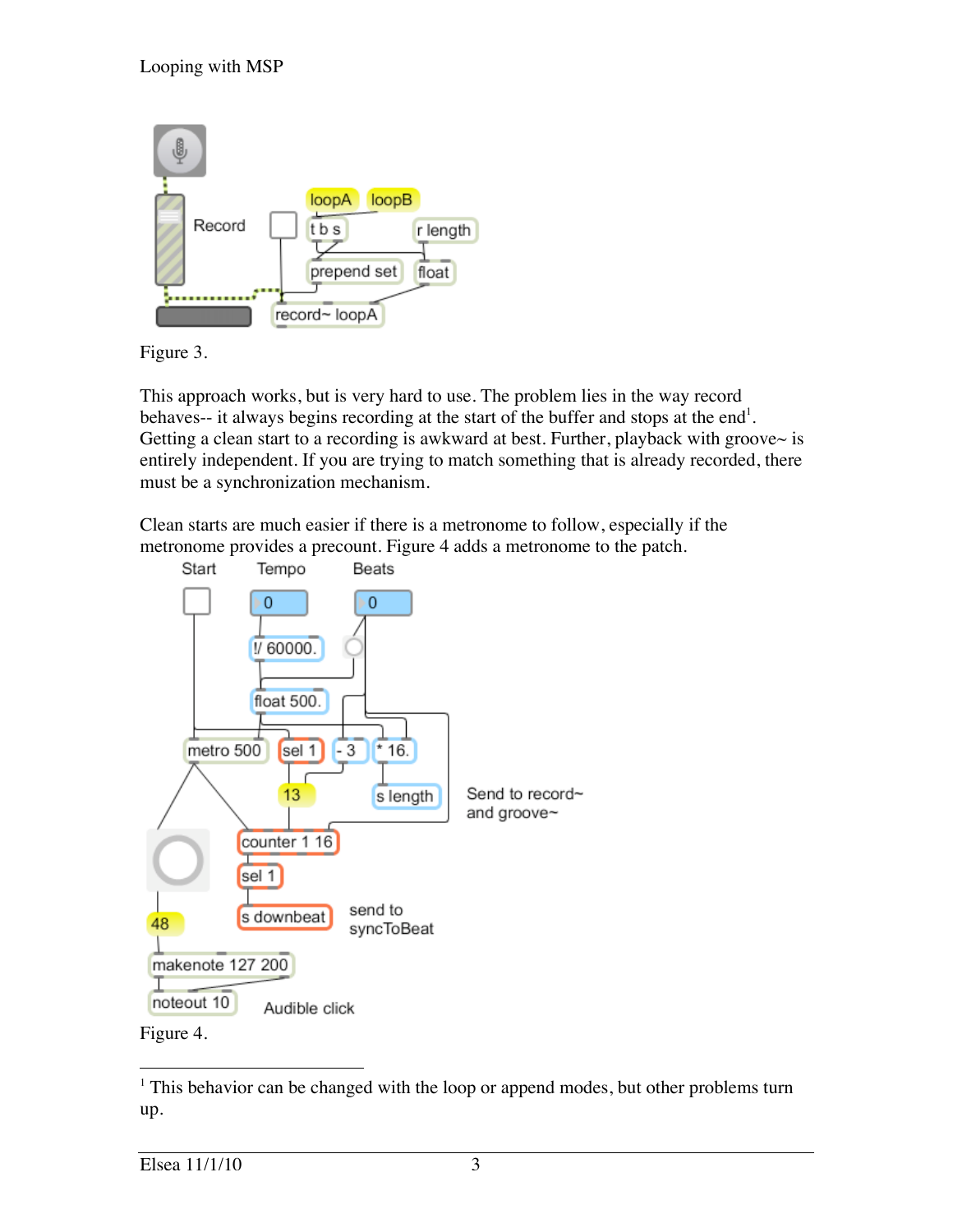The uncolored section of figure 4 is a familiar patch that flashes a button and plays a note on channel 10. The blue objects set the tempo and number of beats. The interval for the metro object is found by dividing the tempo into 60000, and this is multiplied by the number of beats to set the total recording length.

The objects in red produce a bang on each downbeat. The first downbeat will occur 4 beats after the metro starts, because the counter will begin with count 13. There are some subtleties to the use of counter here-- since counter includes the length count, it must begin on 1 when it does a full cycle or on length - 3 to give the correct precount. The 1 is detected for the downbeat.



#### Figure 5.

To synchronize recording to the metronome, we make the additions shown in figure 5. The end detect section (green) follows the sync output of record $\sim$ , which ramps from 0 to 1 as the buffer is filled. The 0 message does not stop recording, it indicates recording has stopped by clearing the toggle. Recording will always stop at the loop end.

The arming mechanism (red) contains a patch element I call a *mousetrap*. If the toggle is set, the gate is open, and will allow the next downbeat bang through to start recording. This same bang sends a 0 back to the arm toggle, so no further downbeats will be let through. Once this is place, we arm the toggle and start the metronome. Recording begins on the next downbeat.

Once a track is recorded, we change buffers. Now the goal is to begin recording in sync with the playback from groove~. This can be easily added with the same types of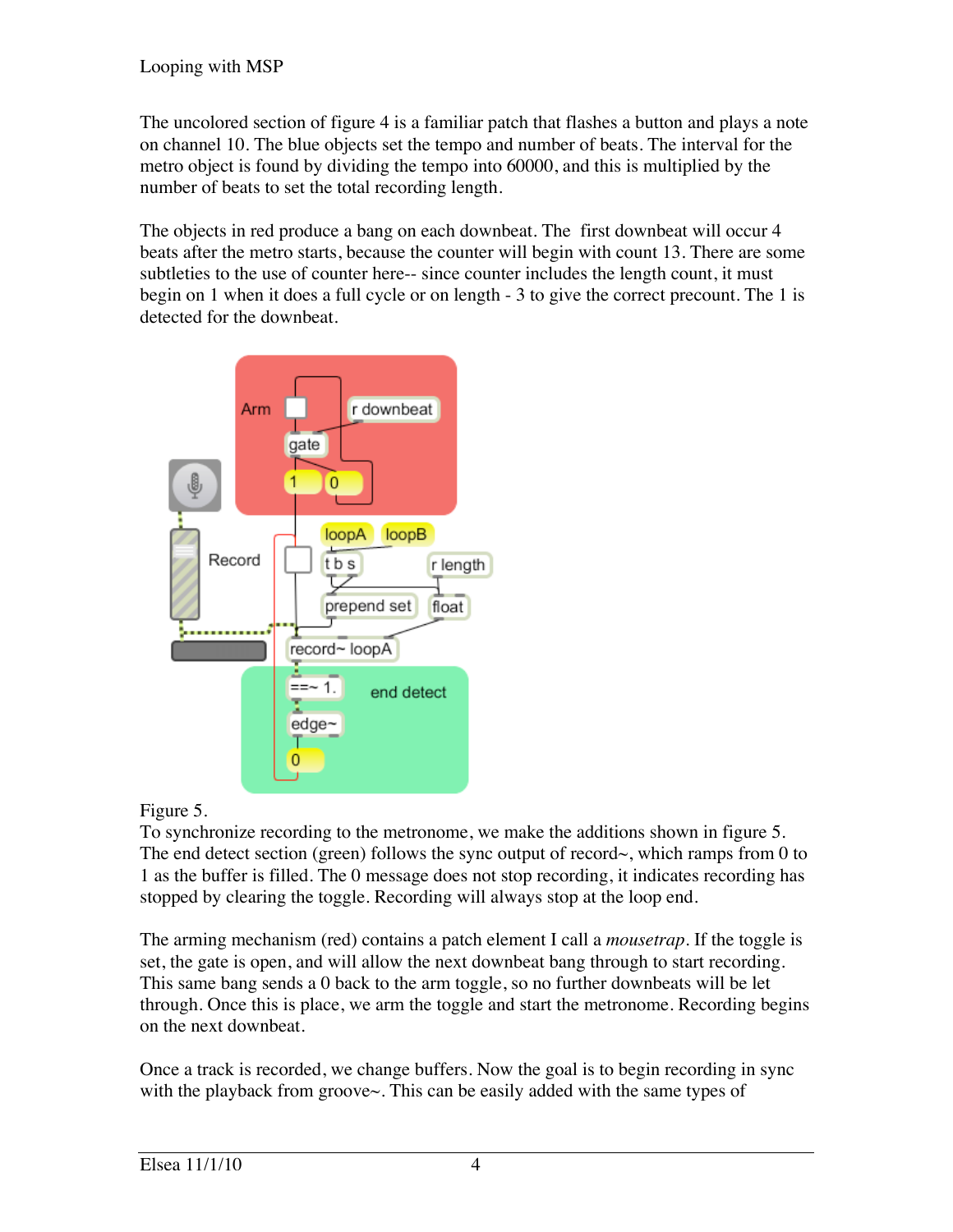mechanisms already described. We detect the end of groove~ and send a bang to a receive object called rollover. This is caught by the record patch in the same way the downbeat is.



Figure 6.

To use the patch, set the arm for start toggle, then start the metronome. Recording will begin on the fifth click and end when the buffer loopA is full. To add a track, click the loopB message, then begin playing the loop. Some time before the loop repeats, hit the arm for track sync toggle, and recording will begin in loopB on the next pass. It's easy to add more tracks- all that is needed is another buffer $\sim$  and play $\sim$  object for each.

This patch works reasonably well, but does not match the flexibility of a commercial loop box. The following features are missing:

- Arbitrary recording start points
- Recording triggered by audio input
- Length set by punch out

It turns out that record~ does not work well for arbitrarily punching in a loop. If loop mode is off, recording ends at the end of the buffer. If loop mode is on, recording can continue past the end, but it loops back to the start point, not the beginning of the buffer. Punching in at an arbitrary point and recording the entire buffer is not available.

## *Looping the Hard Way*

To get the features we want, we need to build the looper out of more primitive objects. For recording, we use a 4 track buffer~ and poke~, as shown in figure 7.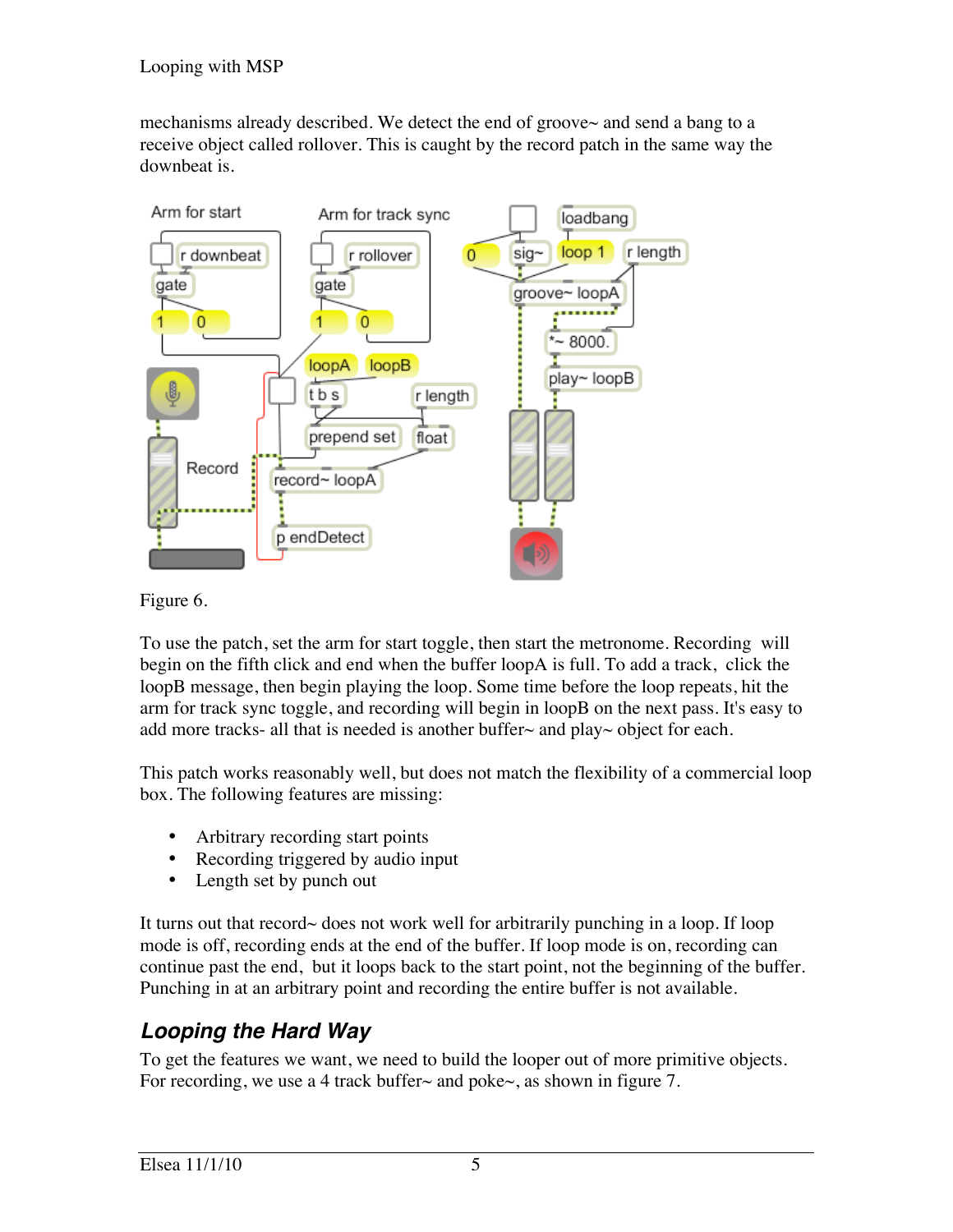

Figure 7.

Poke~ writes samples directly to the associated buffer~ at the address specified by a signal in the second inlet. An address signal contains the sample numbers in the buffer $\sim$ to replace. For a 16 second buffer  $\sim$ , the numbers run from 0 to 705,600 (at a 44.1 kHz sample rate). This signal can be handled by all of the MSP mechanisms, but you wouldn't want to listen to it. Poke~ can record to any track of a buffer~. Tracks are chosen by a 1 to 4 at the right inlet.

It would be nice if we could get the address signal directly from groove $\sim$  in the playback section, but the formats are incompatible. Converting from the  $0$  to 1 sync of groove $\sim$  to sample number introduces address errors and distortion. The only high quality address generator is count~, and we will use that as the master for both recording and playback. Count requires a bang to start and the message *stop* to stop<sup>2</sup>.

The addresses produced by count $\sim$  will wind up at the [receive $\sim$  now] object. The selector $\sim$  chooses between that and a signal of  $-1$ , which inhibits recording. Recording is enabled with a toggle. Adding one to this makes selector $\sim$  choose -1 or the address signal.

Playback via count~ uses the index~ object. Index~ is the opposite of poke~. Give it addresses, and the values are output. Index $\sim$  is illustrated in figure 8. Note that an index $\sim$ object is required for each track of the buffer~.

Figures 7 and 8 are the basic record and playback mechanism. The essential difference between this and the approach in figure 6 is that recording can begin at any point in the loops. The same sort of synchronization can be applied, based on a metronome and detection of the end and zero point of the address counter<sup>3</sup>.

 $\frac{1}{2}$ <sup>2</sup> Count $\sim$  will repeatedly put out the same value when stopped.

<sup>&</sup>lt;sup>3</sup> The end point is one less than the number of samples in counter. When using  $==\sim$  to find a spot in the count, it is important to specify the spot as an int.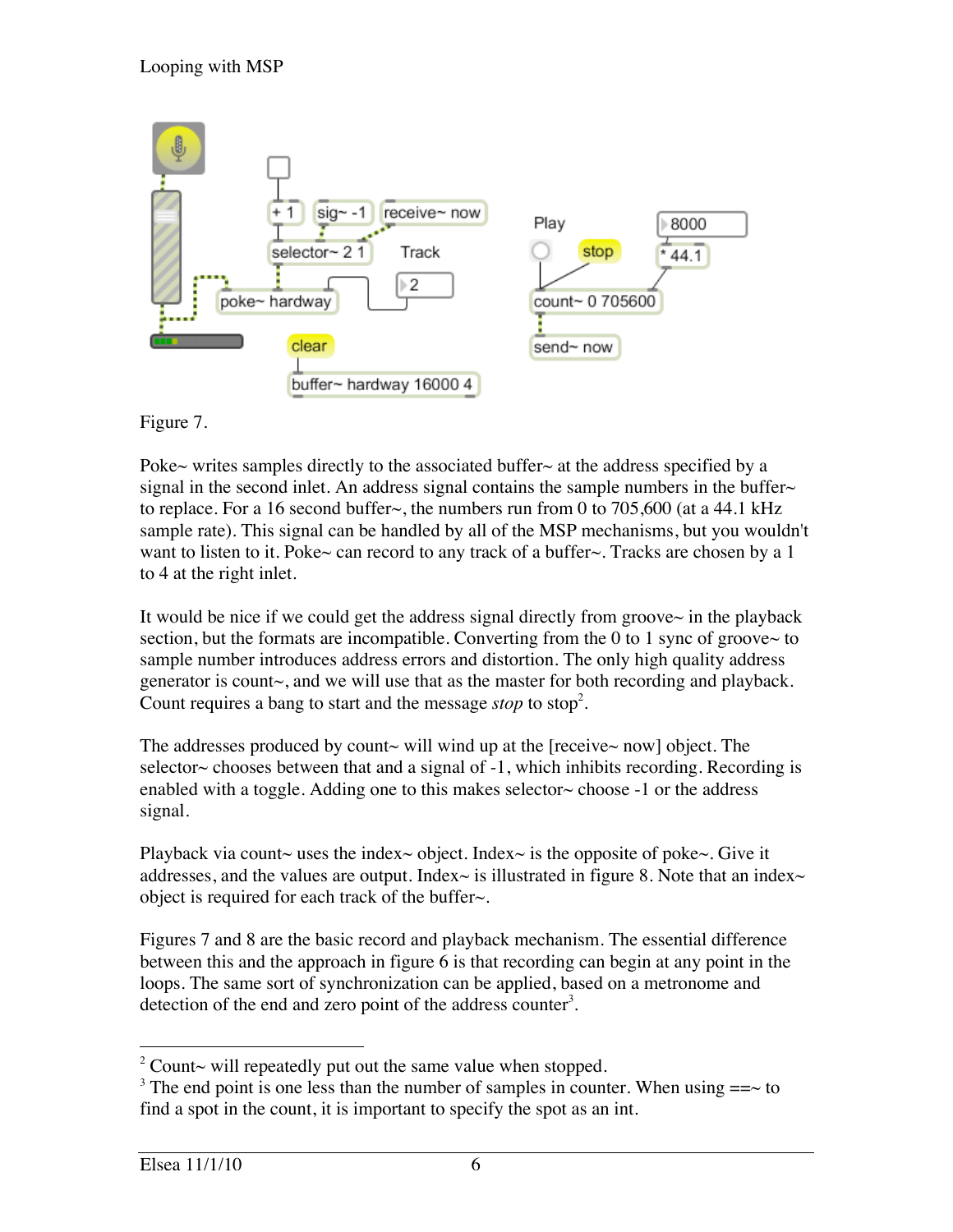

#### Figure 8.

This patch can be thought of as an endless loop of tape in which any section of the four tracks can be recorded. There's really no point in worrying about the numerical start and end points, but we do want convenient control of the process. One popular approach is to trigger recording when input begins and end with the spacebar. If we are recording on track 1, the recording time should set the length of the loop. We need to generate signals to control four actions:

- 1. Start the counter running from 0
- 2. Begin recording
- 3. Stop recording
- 4. Adjust loop length.

Actions 1 and 2 are triggered by sound input, the others by the spacebar. Figure 9 shows how to generate the control messages to start and stop recording.

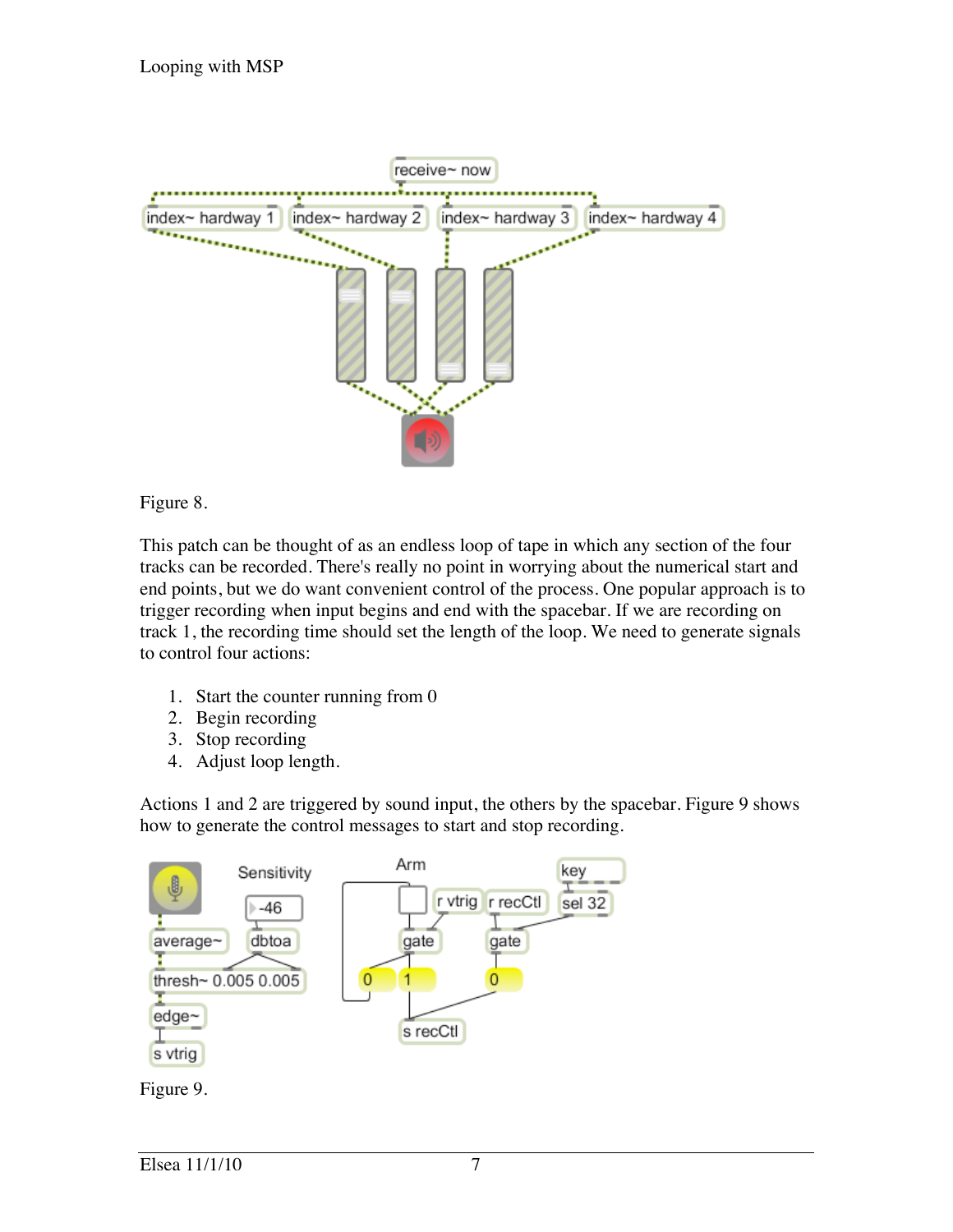The objects attached to the input will generate a bang when the input signal passes a threshold amplitude. Average~ measures the level, the thresh~ output changes to 1 when the threshold is exceeded, and the edge $\sim$  object produces a bang. The bang is sent as vtrig.

Vtrig is applied to a mousetrap mechanism. If the arm toggle is set, a 1 is sent to recCtl and the toggle is turned off. RecCtl is picked up several places, including a gate that allows a bang from the spacebar (the key and sel objects) to turn recCtl off. Figure 10 shows how these are used in the recording patch.

|                                    | r recCtl<br>r setlength   |
|------------------------------------|---------------------------|
| r recCtl<br>⊕                      | sel 1                     |
|                                    | s setlength<br>gate       |
| receive~ now<br>$sig - -1$<br>$+1$ | 705600<br>ι<br>Play       |
| selector~ 2 1<br>Track             | stop<br>r lengthInSamples |
|                                    |                           |
| poke~ hardway                      | count~ 0 705600           |
|                                    | send~ now                 |

Figure 10.

RecCtl is used to enable recording. If you want this pass to set the length of the loop, turn on the toggle connected to send setlength. If setlength is 1, recCtl will also start the count~ object from 0. When the recording on track 1 is complete, the mechanism in figure 11 will set the length of the count.



Figure 11.

This mechanism is a little harder to assemble than the basic record~ and groove~ patch, but it can be used as the foundation for elaborate and flexible recording systems. Potential additions might include:

- Better control layout (probably a presentation).
- A different way to indicate when you are recording the master track.
- More tracks with a second buffer $\sim$ .
- A fadeout to remove the pop that occurs when the counter stops.
- Hardware control.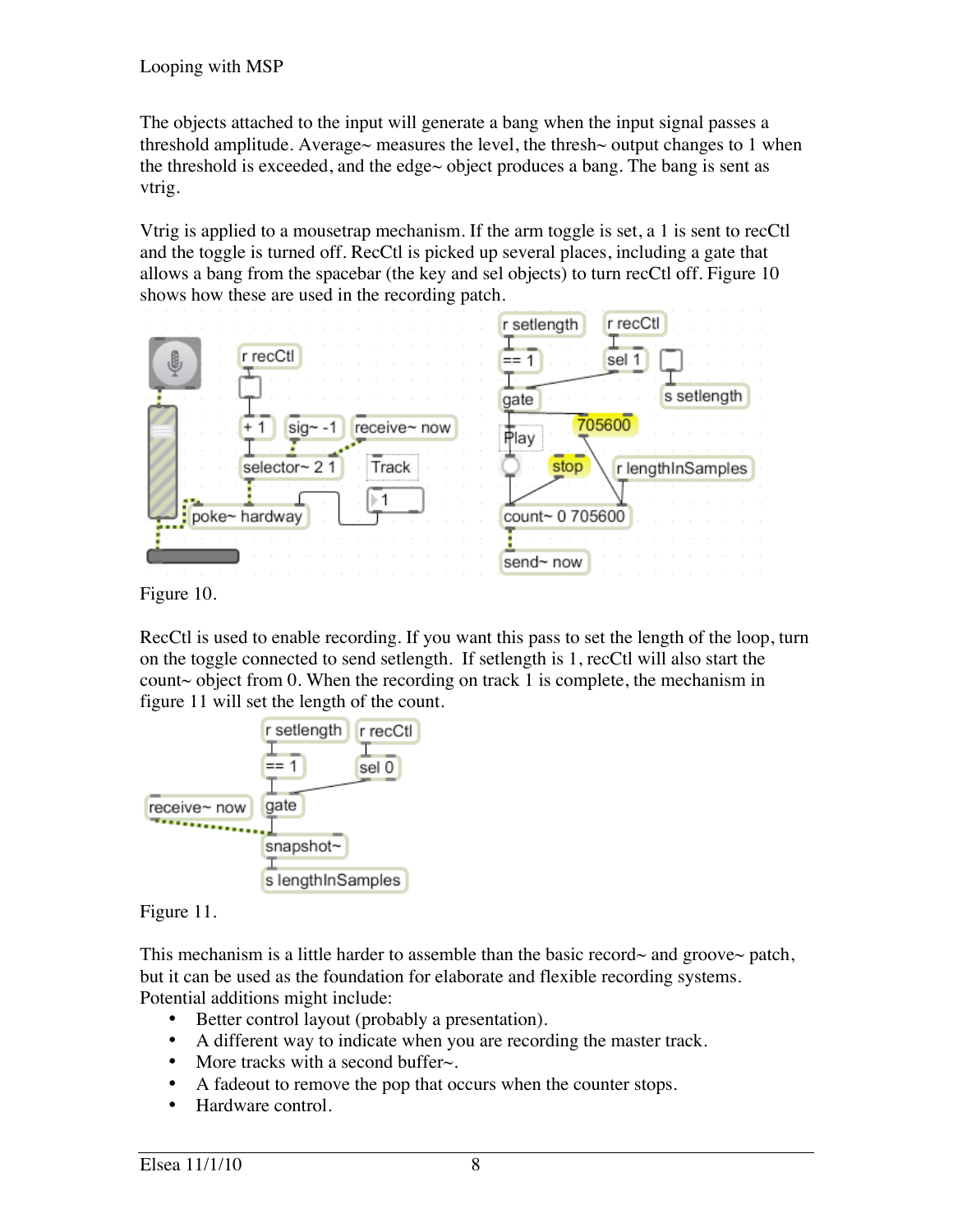## *Time Stretching Loops*

One popular effect for live looping is the time stretch. This is produced by simultaneously slowing or speeding playback and applying a compensating pitch change. The ratios are easy to calculate-- the pitch change is the inverse of the rate change- if you halve playback speed, double the pitch. Figure 12 shows how to do this in Max.



Figure 12.

Pitch changes are produced by the gizmo $\sim$  object within a pfft $\sim$  object. (Details are discussed in the Fourier Notes tutorial.) Since a groove~ can refer to any buffer~, this can be added to any of the patches discussed above.

## *Open Loops*

The live looping techniques shown above use what I call closed loops, short patterns that are captured and repeated in various mixes. An even older looping technique is based on open loops. These were originally produced by stringing tape between two tape decks, one recording and one playing back, a system made famous by Pauline Oliveros' "Bye Bye Butterfly" and Terry Riley's "Come Out". A tape delay processor known as the echoplex used to be a staple of guitar players like Les Paul. The Max version is done with tapin~ and tapout~ as shown in figure 13.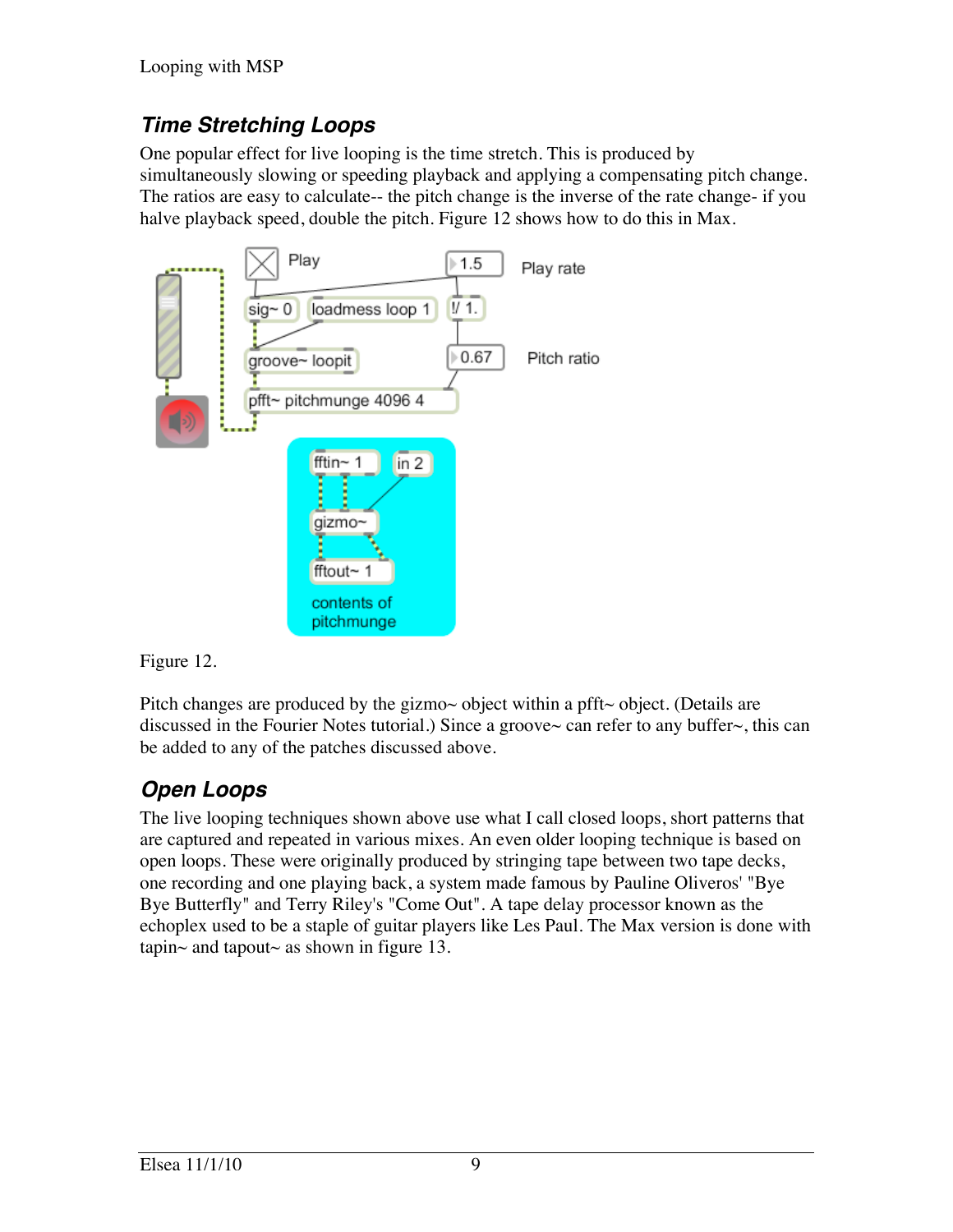

Figure 13.

This patch should win an award for the most fun you can have with the fewest objects. In fact, I routinely use it in first day demonstrations of Max. The output of the tapout $\sim$  is fed back to the tapin~ via the red patch cords. Whatever you put into it will come back again and again and again, fading a bit each time. You have to watch the feedback level carefully, as it does tend to either overload or loose the built up pattern. This is not a difficult skill to learn, but you can make a patch that will run unattended by putting a compressor in the feedback path as shown in figure 14.



Figure 14.

All kinds of effects can be put in the feedback loop with fascinating results. One of my favorites is a 1/3 octave filter as shown in figure 15. This produces a classic effect known